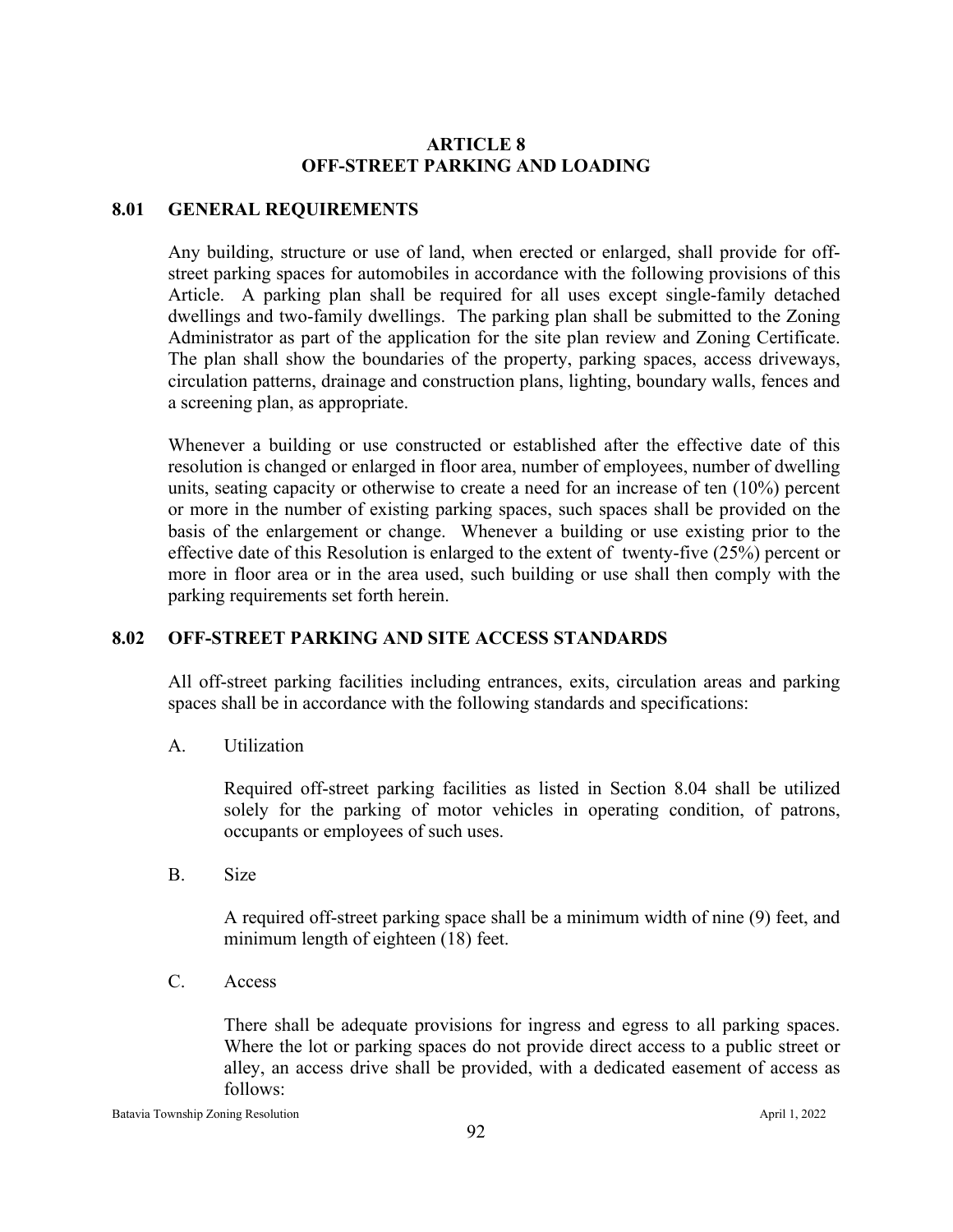- 1. All parking spaces, except those required for single-family detached dwellings and two-family dwellings, shall have access to a public street or alley in such a manner that any vehicle leaving or entering the parking area from or into a public street or alley shall be traveling in a forward motion. In all cases vehicular access to a property shall adhere to and be governed by the Clermont County Curb Cut and Access Management Regulations.
- 2. Parking for uses not permitted in a residential zone shall not be permitted in a residential zone, nor shall any Residential District property be utilized as access for uses not permitted in that Residential District.
- D. Surfacing
	- 1. All off-street parking areas on residential lots within subdivisions that are comprised of lots that average less than one-half acre shall be paved with a hard surface of concrete or asphalt, including any turnaround areas, and vehicular storage areas.
	- 2. All required off-street parking and vehicle circulation areas for uses other than single family residential shall be paved with a hard surface of concrete or asphalt.
- E. Setbacks

The location of off-street parking facilities may be located in the required yards as prescribed elsewhere in this Resolution. Except in the case of single-family and two-family residences, no parking area shall be located closer than twenty (20) feet to any dwelling unit, educational institution, hospital or other institution for human care located on an adjoining lot.

F. Separation

With the exception of single-family and two-family residences, all off-street parking areas shall be separated from public sidewalks and/or the street right-ofway as shown on the Official Thoroughfare Plan or the existing right-of-way, whichever is greater, with a six (6) inch high barrier provided on the parking lot side.

G. Screening

In addition to the setback requirements specified in this Article for off-street parking for more than ten (10) vehicles, screening shall be provided on each side of any parking area that abuts any Residential District.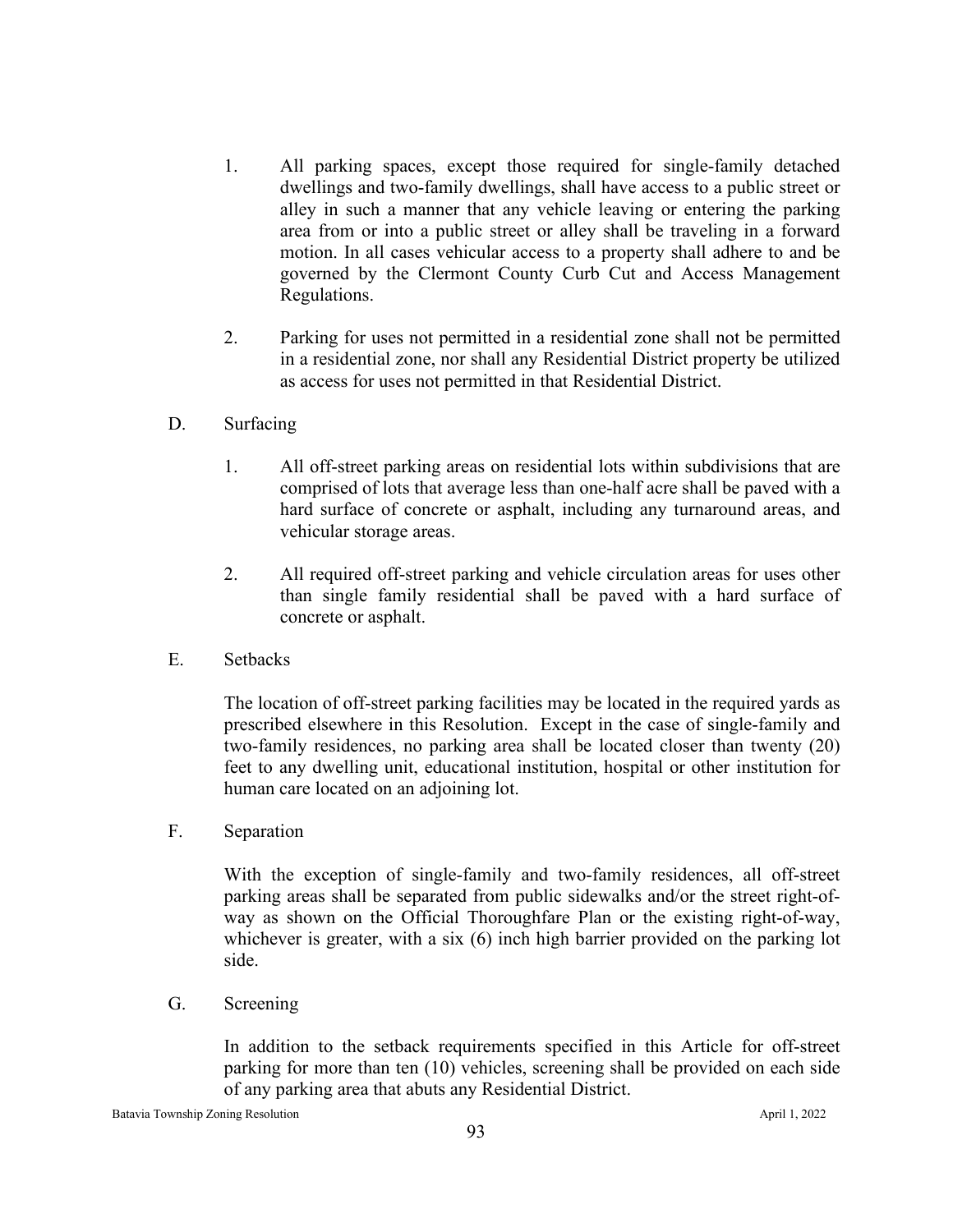- 1. Required off-street parking areas adjacent to residential districts shall be setback a minimum of fifteen (15) feet from the property line adjacent to the residential district and the setback space shall be maintained as a landscaped area. Screening shall be as indicated in Article 7, Bufferyards and Landscaping.
- 2. All off-street parking areas in non-residential districts located within the required front yards shall be setback a minimum of ten (10) feet from the street right-of-way and the setback space shall be maintained as a permanent landscaped strip. Landscaping shall be maintained to comply with Section 7.21 Sight Triangles.
- 3. All off-street parking areas, except for single-family and two-family residences, shall maintain a minimum setback of five (5) feet from an adjacent property line.
- 4. When any portion of the parcel is subject to more than one set of landscape or buffer requirements as set forth in this or any other Article, the most stringent requirement shall control. The most stringent requirements shall be defined as those which require the highest fence, wall or screen or, if no fence, wall or screen is required, the requirements with the greatest quantity of landscaping.
- H. Outdoor Lighting
	- 1. Purpose

The purpose of this outdoor lighting section is to regulate outdoor lighting in order to reduce or prevent light pollution and to minimize lighting impacts on surrounding properties while continuing to provide for safe and secure environments.

2. Applicability

The regulations of this Section shall apply to all lighting that illuminates the exterior of a building, structure, open space, parking and loading areas, or other feature of a lot. These regulations shall apply to those uses or activities that require site plan approval per Article 38.

- 3. Lighting Standards
	- a. All outdoor lighting shall be designed, located, and mounted at heights no greater than 12 feet above grade for non-cutoff lights and 24 feet above grade for cutoff lights. See Figure H-3a.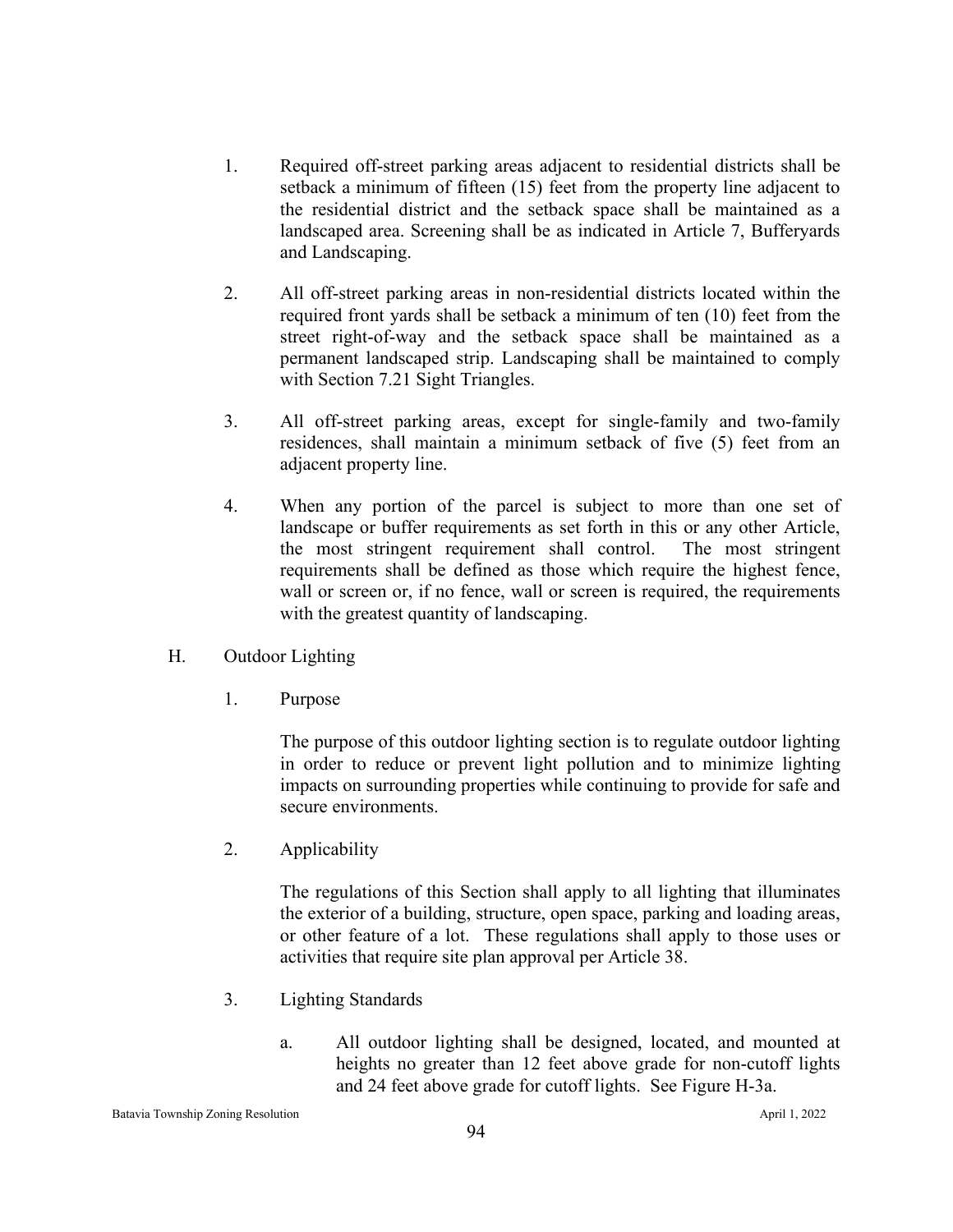



- b. Variation of heights greater than as specified above shall be subject to approval by the Board of Zoning Appeals based upon a lighting plan designed by an architect or engineer citing reasons for variations and methods used to comply with other Sections of this Article.
- c. Outdoor lights shall be shielded so that substantially all the directly emitted light falls within the property line.
- d. Lighting levels at the property line shall not exceed 1.0 footcandles, except if adjacent to a residential district or use, the lighting levels shall not exceed 0.5 footcandles at the property line adjoining such use or district. However, at driveways and entrances additional footcandles may be permitted if determined by the Zoning Administrator that site conditions warrant such increase for safety reasons.
- 4. A plan illustrating proposed light fixture type, style, height, and a photometric plan illustrating proposed illumination on the site and at the property lines shall be submitted for approval for all uses that require site plan review per Article 38, unless determined by the Zoning Administrator that the scope of the project does not warrant such review.
- 5. No outdoor lighting shall be of such an intensity or color distortion as to cause glare or to impair the vision of drivers or pedestrians.
- 6. Uniform lighting shall be provided to prevent various intensities of lighting throughout the parking area. Such uniform lighting shall be illustrated in the required lighting plan.

Batavia Township Zoning Resolution April 1, 2022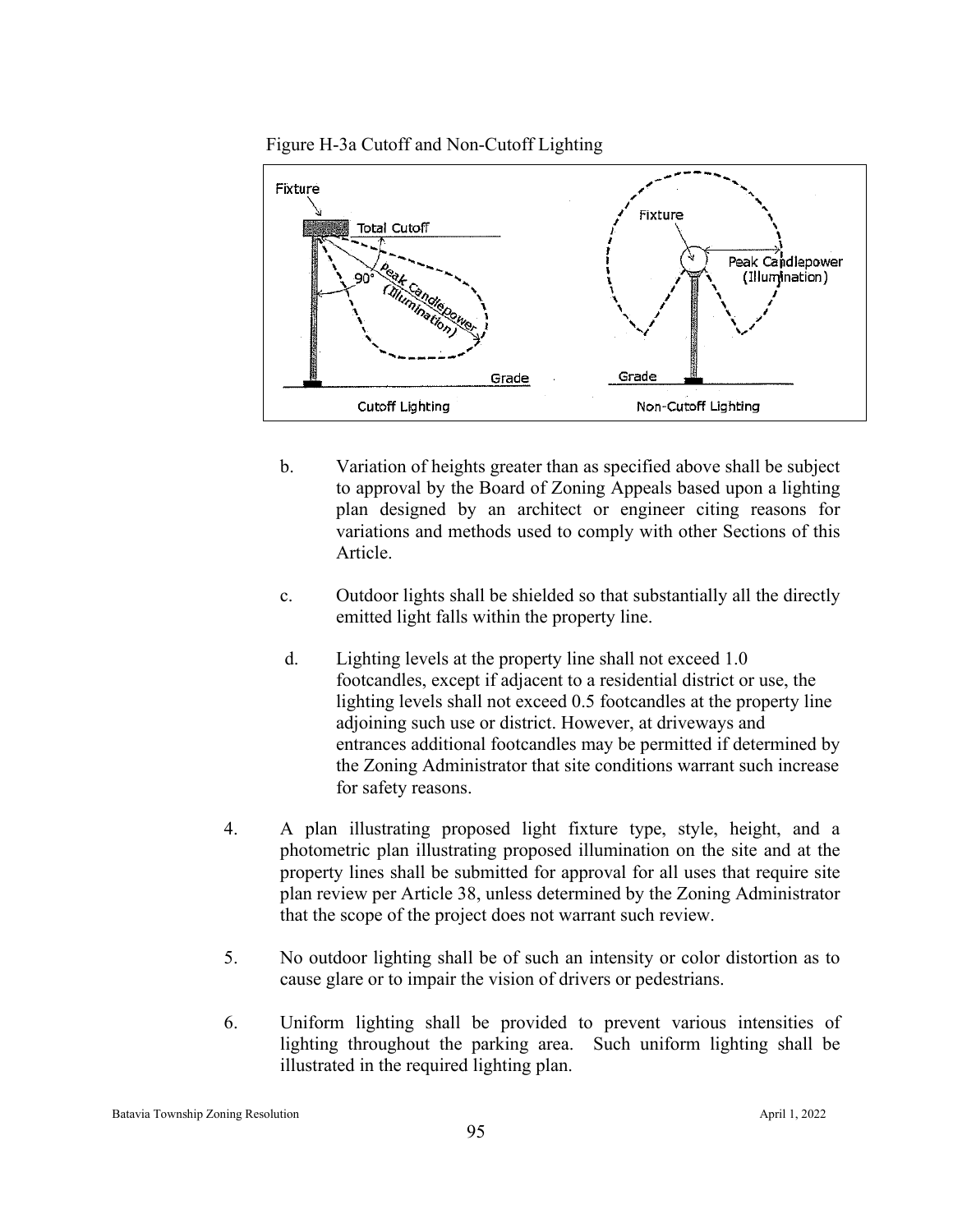- 7. Non-cutoff lighting affixed to a wall shall be prohibited.
- 8. In the case of an existing fixture, a nonconforming use of lighting may continue until the luminaire is replaced unless such fixture is a nuisance or considered to be a safety hazard.
- I. Interior Parking Area Landscaping

Landscaping shall be provided within the interior of parking areas in accordance with the provisions of this Article.

- 1. Parking areas containing less than twenty (20) parking spaces shall be exempt from the requirements of this Section.
	- a. Where the total parking provided is located in more than one location on a site and each location contains less than twenty (20) parking spaces, each such area shall be exempt from this Section if separated on all sides by at least twenty (20) feet of non-paved areas.
	- b. Where an existing parking area containing less than twenty (20) contiguous parking spaces is expanded and thereby contains twenty (20) or more contiguous parking spaces, landscaping for the entire area shall be provided and not merely to the extent of its expansion.
- 2. Landscaping shall be provided within or adjacent to parking areas. The total amount of landscaping required is 22 square feet per parking and stacking space. Interior and streetscape landscaping count toward the minimum square feet of landscaping required.
- 3. All parking spaces must be within 125 feet of a landscaped area, and landscape areas shall be a minimum of 100 square feet in size.
- 4. A minimum of one (1) deciduous tree, a minimum of two inches in caliper, shall be provided for each 15 parking spaces, and three (3) shrubs for each required tree. Any fractional number of trees should be calculated to the next highest whole number.
- 5. All parts of unenclosed off-street parking areas which are unusable, either for parking or for traffic, shall be landscaped with plantings of grass, flowers, shrubs and/or trees, which shall be continuously maintained.
- J. Drainage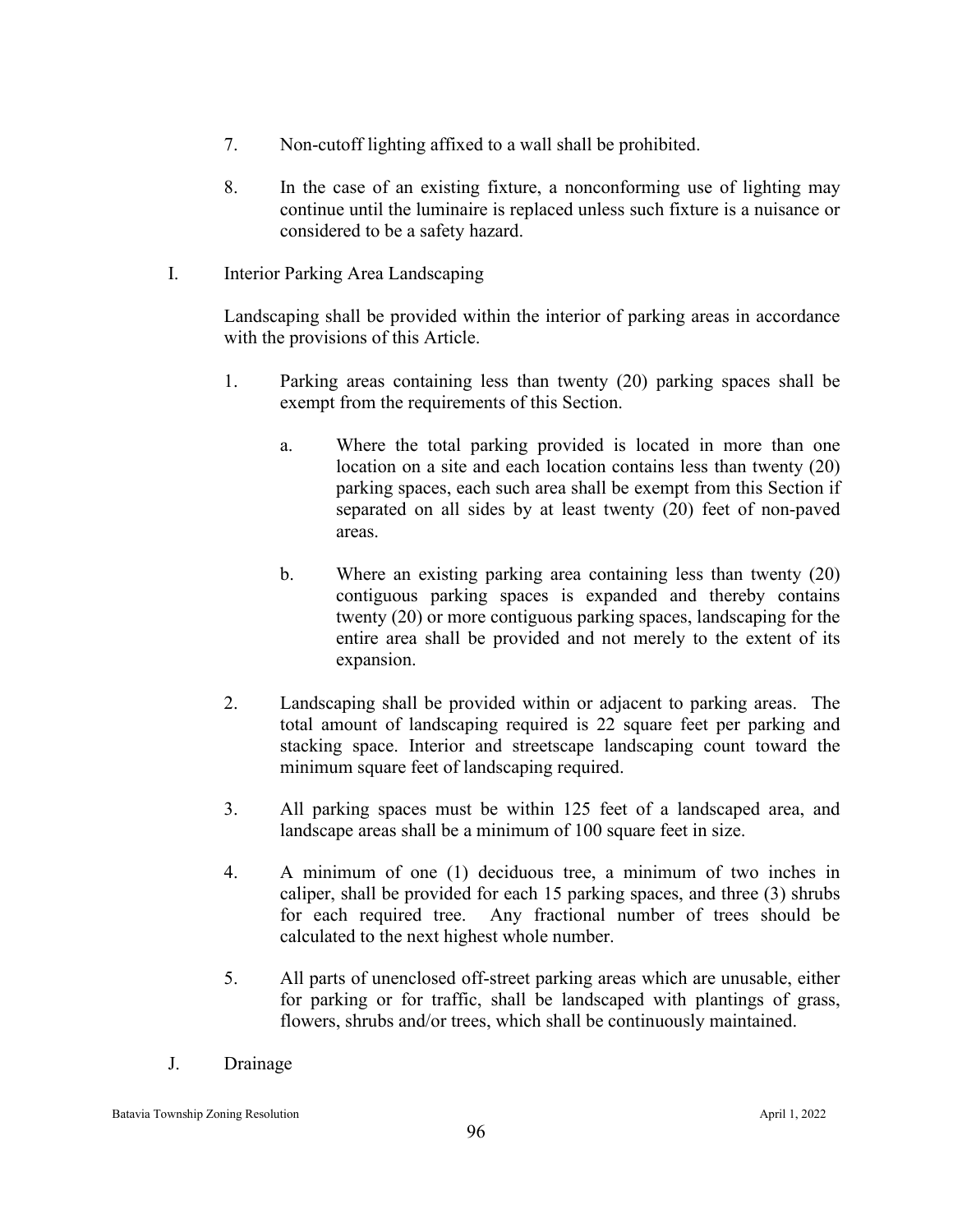All parking spaces, together with driveways, aisles and other circulation areas shall be graded and drained so as to dispose of surface water which might accumulate within or upon such area, and shall be designed to prevent the excess drainage of surface water onto adjacent properties, walkways or onto public streets. Adequate arrangements shall be made to insure acceptable diversion to an adequate storm water drainage system. Drainage facilities shall be approved by the County Engineer.

K. Barriers

Wherever a parking lot extends to a property line, fencing, wheelstops, curbs or other suitable barriers shall be provided in order to prevent any part of a parked vehicle from extending beyond the property line and from destroying the screening materials or required landscaping.

L. Visibility

Access of driveways for parking areas shall be located in such a way that any vehicle entering or leaving such parking area shall be clearly visible by any pedestrian or motorist approaching the access or driveway from a public street, private street, alley or sidewalk.

M. Marking

All parking areas with a capacity over ten (10) vehicles shall be striped between stalls to facilitate the movement in and out of the parking stalls.

N. Maintenance

Any owner of property used for parking areas shall maintain such areas in good condition without holes and free from all dust, trash, weeds, and other debris.

O. Signage

Where necessary, due to multiple curb cuts, the entrance, exits and the intended circulation pattern shall be clearly marked in the parking area. Signage shall consist of pavement markings or freestanding directional signs in accordance with Article 40, Signs, of this Resolution.

- P. Repair and Service, Disabled Vehicles and Trailer Storage
	- 1. No motor vehicle repair work or service of any kind, except emergency repairs, shall be permitted in or in association with any off-street parking area.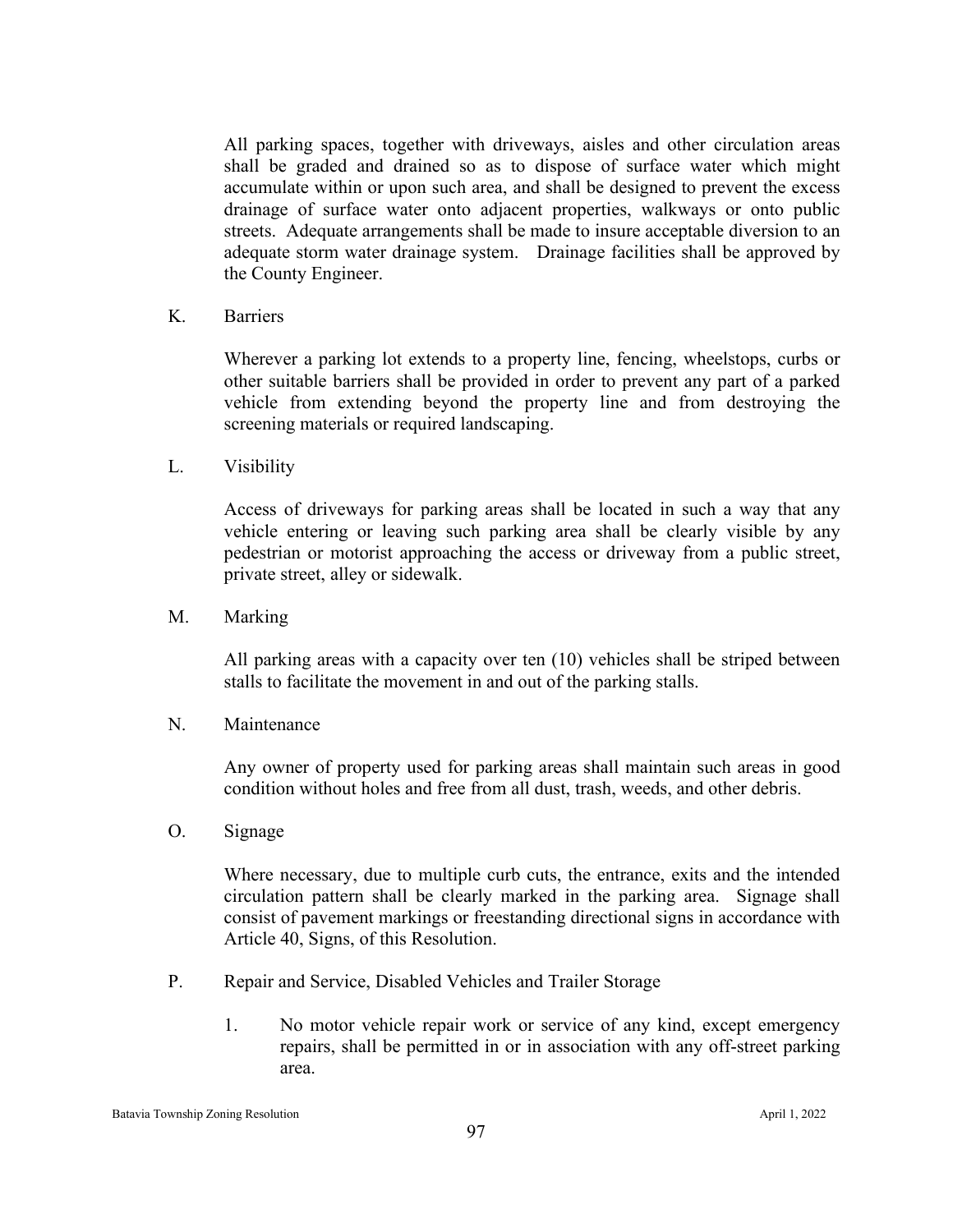- 2. The parking of a disabled vehicle within the Township shall be prohibited, unless such vehicle is stored in an enclosed garage or other enclosed accessory building.
- 3. With the exception of industrial districts, no tractor trailer, which is usable or unusable, shall be stored or used for storage of any items therein on any lot or parcel of ground unless it is within a completely enclosed building or structure.
- **Q.** Pedestrian Circulation
	- 1. Sidewalks and/or pedestrian paths shall be constructed and located in order to provide a pedestrian path between parking area and building entrance. Whenever a pedestrian path or a bike path traverses a parking lot, a pedestrian system shall be clearly designated.
	- 2. Sidewalks shall be required for all new developments whenever the parcel has frontage on a public street. In the case of frontage on a public street the sidewalk shall be constructed the entire distance the property abuts the street.
	- 3. Sidewalks for single-family detached residential uses shall be regulated in accordance with the Clermont County Subdivision Regulations.
	- 4. Sidewalks are not required in the I Industrial District or the M-I Major Industrial District.
- R. Traffic Impact Study

The Township may require the applicant to provide a traffic impact study, under the following conditions.

- 1. If the proposed development or redevelopment may increase the number of trips entering or leaving the property by ten (10%) percent or more.
- 2. If the proposed development or redevelopment may adversely change the type of traffic generated within the property, for example, addition of truck traffic.
- 3. The scale or use of the proposed development might cause deterioration of service levels on the street and/or deterioration of safety or service levels at intersections in the vicinity.
- 4. The proposed development is in the vicinity of a street or intersection with a history of safety and/or accident problems.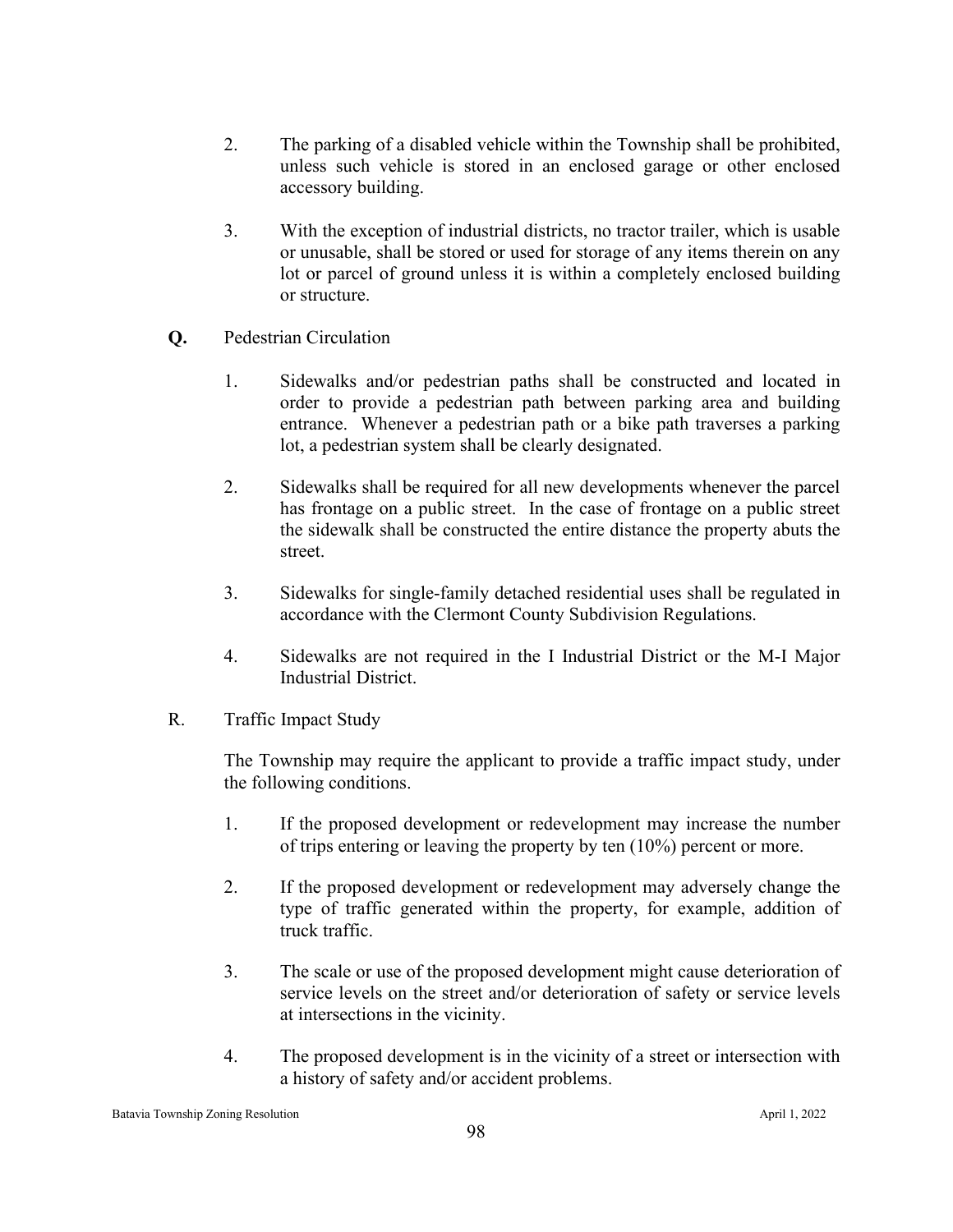- 5. The geometry of existing or proposed improvements might cause a safety hazard.
- S. Vehicular Access

Acceleration, deceleration, and / or left turn lanes may be required if the Township finds that such improvements are necessary to preserve safety, and/or the traffic carrying capacity of the existing street is diminished below acceptable levels of service based on the recommendations of a traffic impact study and the recommendation of the Clermont County Engineer.

#### **8.03 DETERMINATION OF REQUIRED SPACES**

In computing the number of parking spaces required by this Resolution, the following shall apply:

- A. Where floor area is designated as the standard for determining parking space requirements, floor area shall be the sum of the gross leasable horizontal area of all floors of a non-residential building.
- B. Where seating capacity is designated as the standard for determining parking space requirements, the capacity shall mean the number of seating units installed or indicated for, each twenty (20) lineal inches of seating facilities.
- C. Fractional numbers shall be increased to the next highest whole number.
- D. Parking space requirements for a use not specifically mentioned in this Resolution shall be determined by using the most similar and restrictive parking space requirement as specified by the Board of Zoning Appeals based on the intended use, the location of the use, the traffic arteries leading into the premises and the expected patronage or use by individuals operating motor vehicles.
- E. When the building floor area is designated as the standard for determining parking space requirements and that number is less than the minimum standard, at least one parking space shall be provided on the premises.

#### **8.04 OFF-STREET PARKING REQUIREMENTS**

Off-street parking requirements shall be as follows:

A. Automobile Service Station

#### **Use Number of Spaces Required**

Batavia Township Zoning Resolution and the contract of the contract of the contract of the contract of the contract of the contract of the contract of the contract of the contract of the contract of the contract of the con and Repair Two spaces for each service bay and two spaces for each gasoline pump. Stations which primarily dispense petroleum products and have no under-roof facilities for repair or service of motor vehicles shall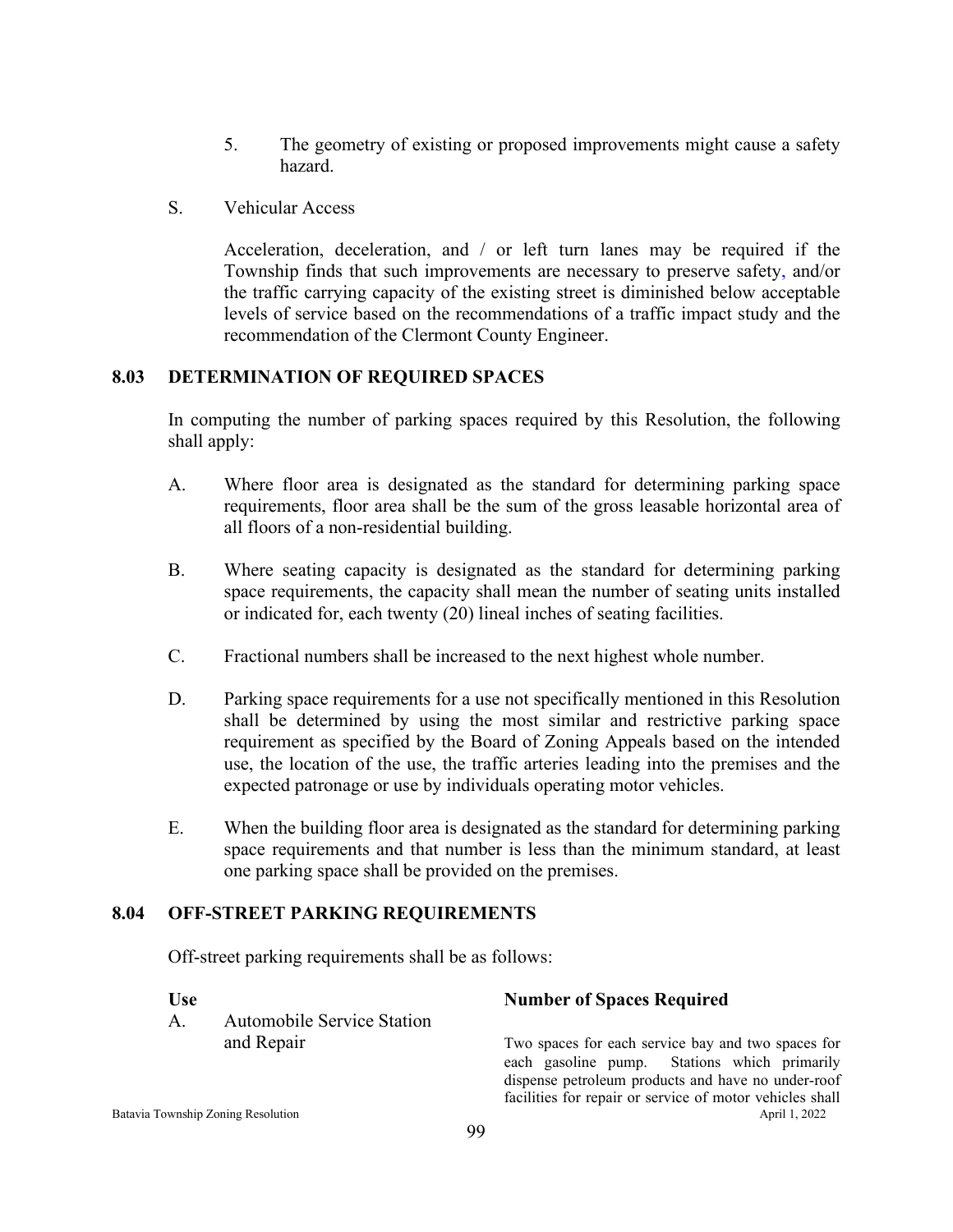|           |                                                           |     | require four spaces. Stations with automobile car<br>washes shall provide sufficient stacking spaces for<br>three vehicles per washing unit.                                                                                                                                                                       |
|-----------|-----------------------------------------------------------|-----|--------------------------------------------------------------------------------------------------------------------------------------------------------------------------------------------------------------------------------------------------------------------------------------------------------------------|
| <b>B.</b> | <b>Bed and Breakfast</b>                                  |     | One space for each guest room plus three spaces for<br>the permanent residents.                                                                                                                                                                                                                                    |
| $C$ .     | Medical Offices                                           |     | One space for each 200 square feet of floor area of<br>examination, treating room, office and waiting room.                                                                                                                                                                                                        |
| D.        | Club                                                      |     | One space for each 200 square feet of floor area.                                                                                                                                                                                                                                                                  |
| Е.        | Commercial School or<br>Trade School                      |     | One space for each 300 square feet of floor area.                                                                                                                                                                                                                                                                  |
| F.        | <b>Community Social Service</b><br>Facility or Group Home |     | One space for each two beds.                                                                                                                                                                                                                                                                                       |
| G.        | Business, Convenience                                     |     | One space for each 200 square feet of floor area.                                                                                                                                                                                                                                                                  |
| Η.        | Day Care                                                  |     | One space for each employee on the maximum shift<br>plus one off-street parking space for each 5 children.                                                                                                                                                                                                         |
| I.        | <b>Educational Institution</b>                            |     | Two spaces for each classroom plus one space for<br>each four seats in the auditorium. High schools shall<br>also include one space for each ten students at design<br>capacity. College and universities shall provide five<br>spaces for each classroom plus one space for each<br>four seats in the auditorium. |
| J.        | <b>Financial Institution</b>                              |     | One space for each 200 square feet of floor area plus<br>sufficient stacking space at a drive-through facility to<br>accommodate the number of automobiles equal to<br>five times the number of drive-through teller<br>windows.                                                                                   |
| Κ.        | Funeral Home.                                             |     | One space for each 100 square feet of parlor floor<br>area plus one reserved space for each hearse or<br>company vehicle.                                                                                                                                                                                          |
| L.        | Hospitals                                                 |     | One space for each two beds.                                                                                                                                                                                                                                                                                       |
| M.        | <b>Hotels and Motels</b>                                  |     | One space for each sleeping room plus one space for<br>each 400 square feet of public meeting area and/or<br>restaurant space.                                                                                                                                                                                     |
| N.        | Manufacturing, Warehousing<br>or Similar Establishments.  |     | One space for each 3,000 square feet of floor area.                                                                                                                                                                                                                                                                |
|           | Batavia Township Zoning Resolution                        | 100 | April 1, 2022                                                                                                                                                                                                                                                                                                      |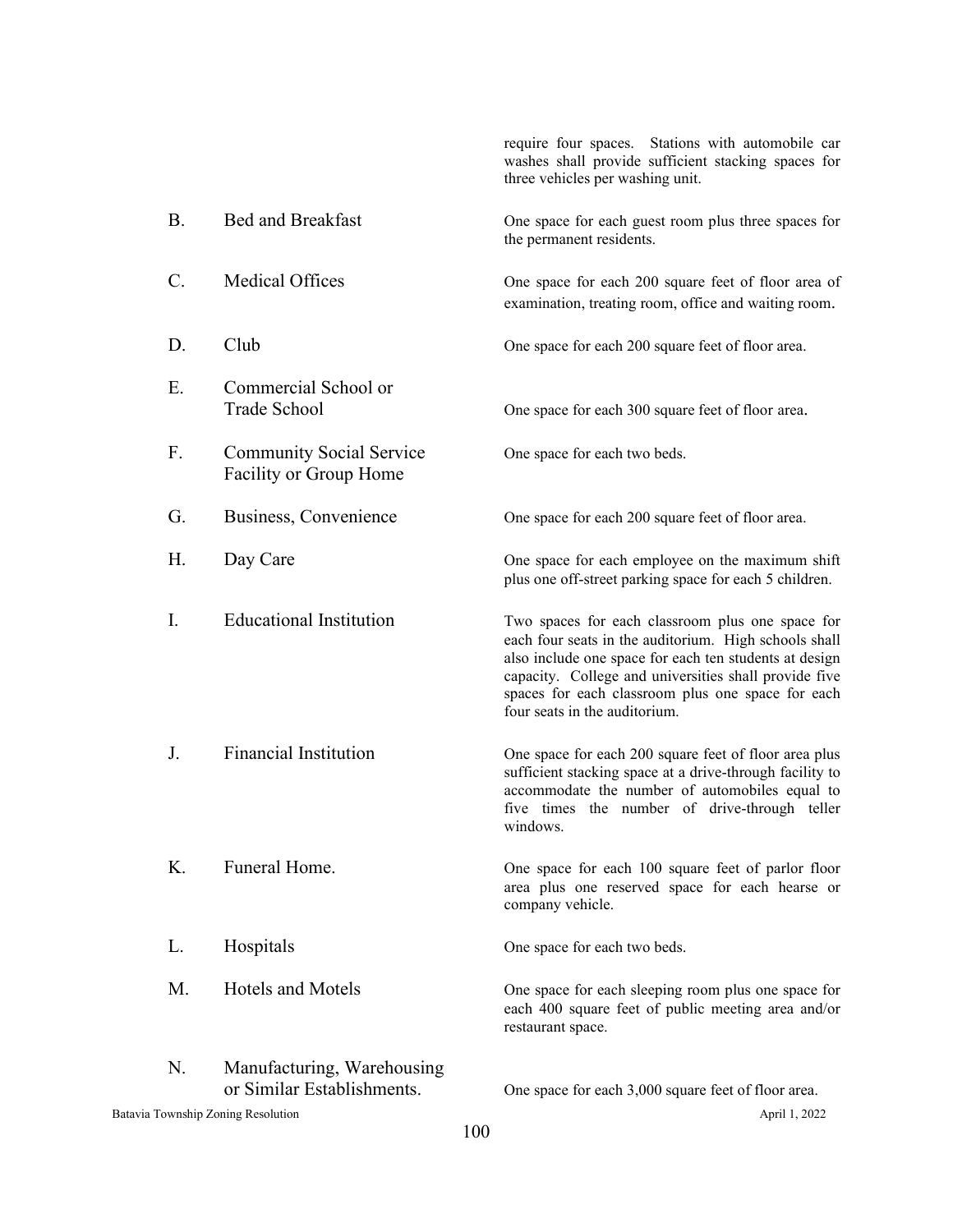| O.  | Office                                                                   | One space for each 400 square feet of floor area.                                                                                     |
|-----|--------------------------------------------------------------------------|---------------------------------------------------------------------------------------------------------------------------------------|
| P.  | Personal Service                                                         | One space for each 200 square feet of floor area.                                                                                     |
| Q.  | Public Assembly Hall                                                     | One space for each 50 square feet of floor area.                                                                                      |
| R.  | <b>Public Buildings</b>                                                  | One space for each 400 square feet of floor area.                                                                                     |
| S.  | Recreational, Non-Commercial                                             | One space for each participant at maximum<br>utilization.                                                                             |
| T.  | Recreational, Commercial                                                 | One space for each three seats or one space for each<br>100 feet of floor area, whichever is greater.                                 |
| U.  | Religious Places of Worship                                              | One space for each five seats in the place of<br>assembly.                                                                            |
| V.  | Residential, Multi-family                                                | Two and one half $(2.5)$ spaces for each dwelling unit.                                                                               |
| W.  | Residential, Single-family, detached Four spaces for each dwelling unit. |                                                                                                                                       |
| Χ.  |                                                                          | Residential, Single-family, attached Two and one half (2.5) spaces per dwelling unit.                                                 |
| Υ.  | Residential, Two-family                                                  | Three spaces for each dwelling unit.                                                                                                  |
| Z.  | <b>Research and Development</b><br>Laboratories                          | One space for each 500 square feet of floor area.                                                                                     |
| AA. | Restaurants                                                              | One space for each 200 square feet of floor area.                                                                                     |
| BB. | Restaurants, Fast Food                                                   | One space for each 100 square feet of floor area plus<br>sufficient stacking space for five vehicles at each<br>drive-through window. |
| CC. | <b>Retail Business</b>                                                   | One space for each 200 square feet of floor area.                                                                                     |
| DD. | Self-Service Storage Facility                                            | One space for each 10 storage units.                                                                                                  |
| EE. | <b>Shopping Center</b>                                                   | One space for each 300 square feet of floor area.                                                                                     |
| FF. | Swimming Club                                                            | One space for each 300 square feet of pool and<br>promenade area.                                                                     |
| GG. | Taverns                                                                  | One space for each 100 square feet of floor area.                                                                                     |
| HH. | <b>Truck Terminals</b>                                                   | One space for each 500 square feet of floor area.                                                                                     |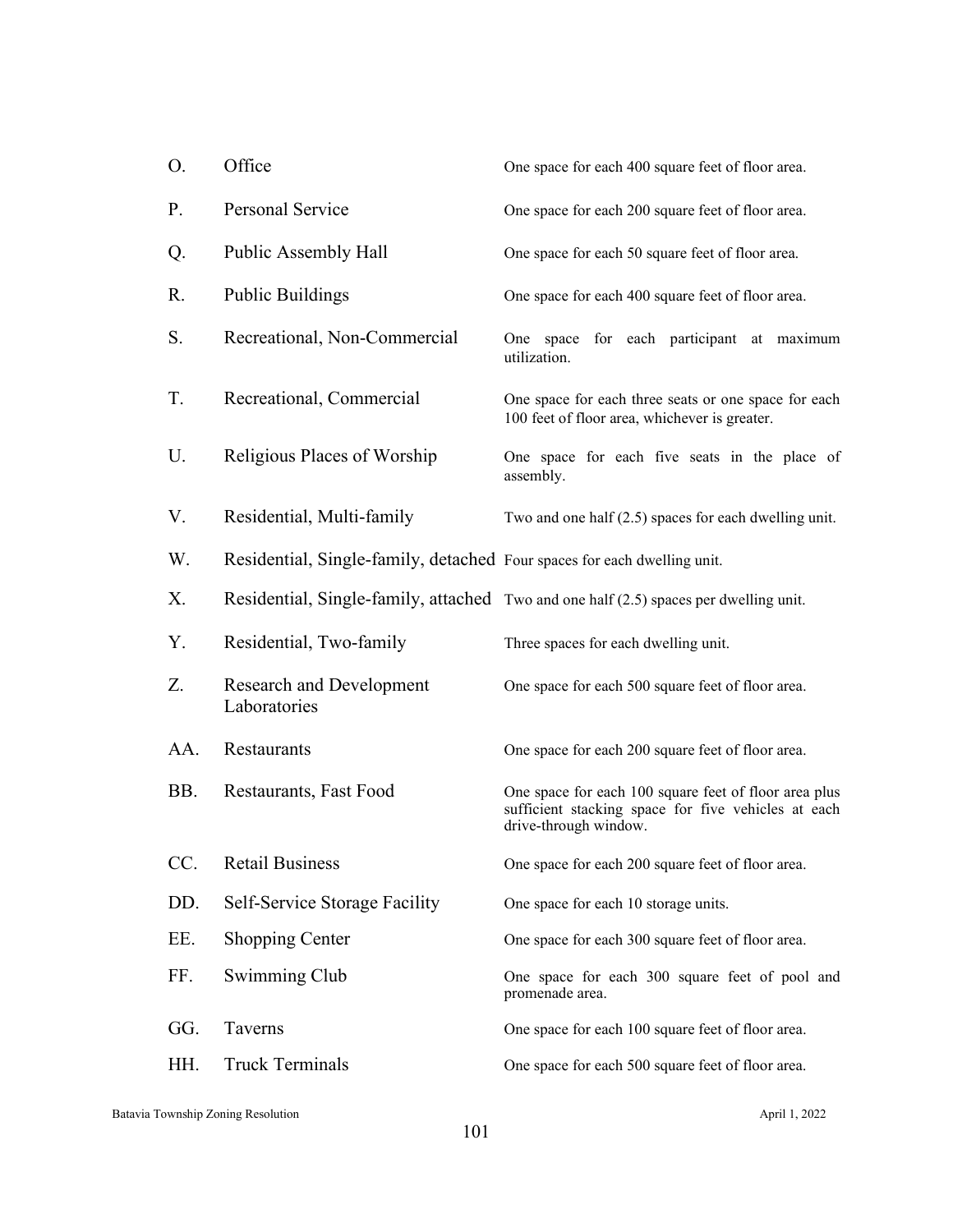II. Veterinary Hospital or Clinic Two spaces for each examination room.

JJ. Rest Home/Convalescent Care/ Assisted Living Facilities One space per two beds.

# **8.05 RESTRICTED PARKING LOTS - CONDITIONAL USE**

The Board of Zoning Appeals may permit the use of land lying in a zoning district in which parking lots otherwise are not a permissible use as restricted parking lots.

- A. The Board's approval of a restricted parking lot must be based on a finding that:
	- 1. The parcel to be used is located not more than fifty (50) feet from the parcel on which is located the land use requiring such parking facilities.
	- 2. The parking lot or parking lots shall be for use in connection with a permissible use in an adjacent district (whether such adjacent district is within the territory subject to this Resolution or is within a territory subject to the zoning restrictions of another zoning authority). Such parking lot shall be used solely for the parking of private passenger vehicles.
	- 3. The parking lot shall not be used for repair work or vehicle servicing or loading of any kind, and no advertising signs of any kind shall be erected on the lot.
	- 4. The parking lot shall be closed between 11 PM and 7 AM; except as may be otherwise permitted by the Board of Zoning Appeals.
- B. Application for a Conditional Use certificate shall be treated, processed, noticed and heard in the manner prescribed for in Article 5.07 hereof.
- C. The Board shall impose further conditions, such as screening and landscaping, as may be necessary and appropriate, in order to reduce the adverse effect of a parking lot upon the preservation of the residential character and development of the Residential District in which the parking lot is proposed to be located.

# **8.06 MIXED OCCUPANCIES AND USES NOT SPECIFIED**

In the case of mixed uses, the total requirements for off-street parking facilities shall be the sum of the requirements for the various uses computed separately. Where a use is not specifically mentioned in Section 8.04, the requirements for a use which is so mentioned, and to which said use is similar shall apply. Off-street parking facilities for one use shall not be considered as providing requirements for any other use, except as specified for joint use.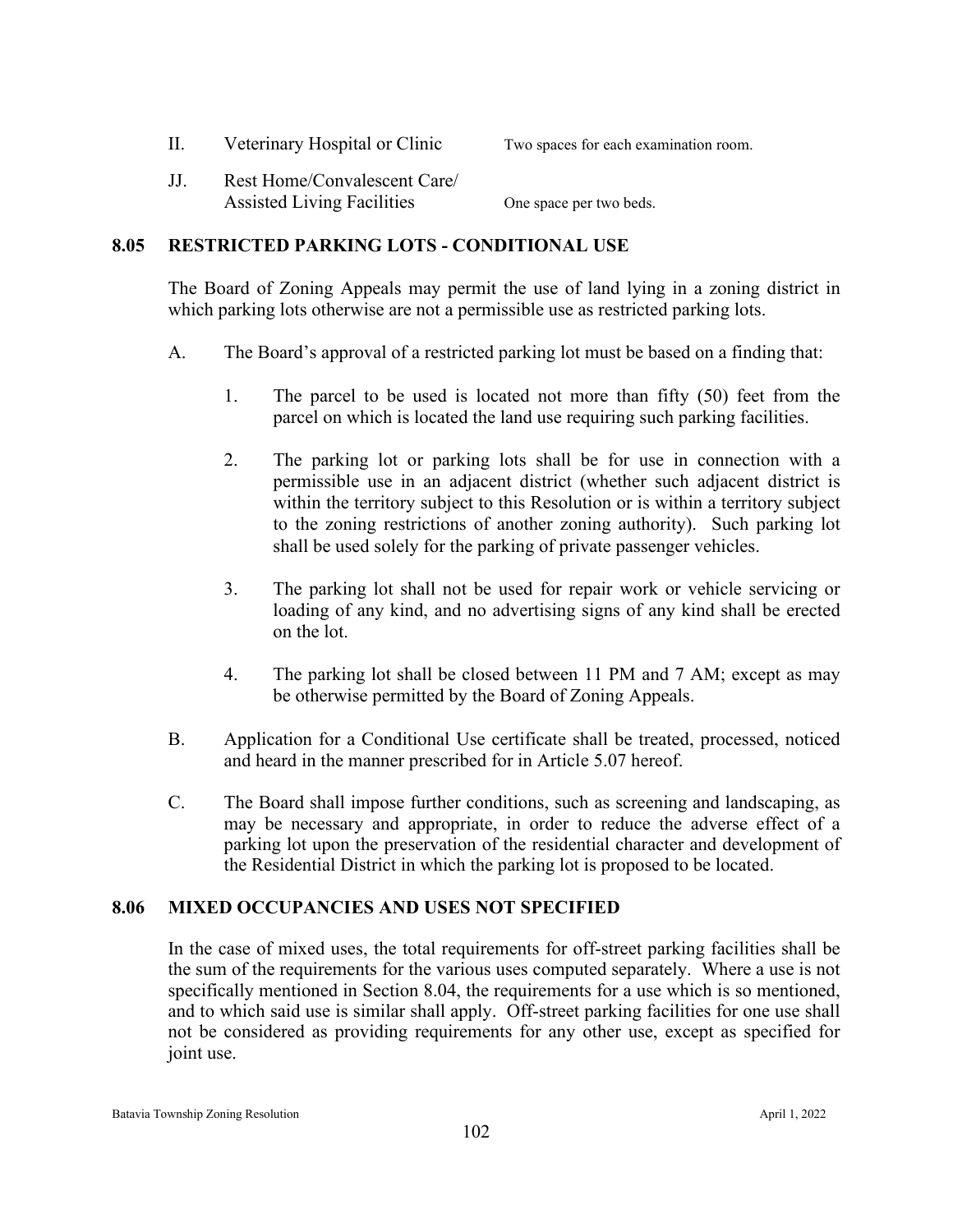# **8.07 JOINT OR COLLECTIVE PARKING FACILITIES**

The joint or collective parking provision of required off-street parking areas shall comply with the following standards and requirements:

- A. All required parking spaces shall be located on the same lot with the building or use served, except that where an increase in the number of spaces is required by a change or enlargement of use, or where such spaces are provided collectively or jointly by two (2) or more buildings or establishments, the required spaces may be located not farther than 500 feet from the building served.
- B. The total of such off-street parking spaces supplied collectively may be less than the sum of the requirements for the various uses computed separately. However, in no case shall the sum of the requirements for the various uses be reduced to a point greater than 15% of the required parking for uses when computed separately.

# **8.08 DRIVE-THROUGH FACILITIES**

Uses that include drive-up, drive-through, or other services to customers in vehicles shall be designed to provide adequate on-site stacking spaces. Stacking spaces shall be designed so that vehicles waiting for service do not interfere with traffic on public streets, and do not interfere with vehicular or pedestrian access or circulation on the site.

- A. A minimum of four (4) stacking spaces shall be provided per service point.
- B. A bypass lane with a minimum width of ten feet shall be provided for all drive through uses.
- C. For the purpose of determining adequate stacking, a plan illustrating the required number of stacking spaces measured a minimum of nine (9) feet wide and twenty two (22) feet long shall be provided.

#### **8.09 OFF-STREET LOADING SPACES REQUIRED**

In connection with every building or part thereof hereafter erected, except dwellings, there shall be provided, on the same lot with such buildings, off-street loading spaces or berths, for uses which customarily receive or distribute material or merchandise by vehicle, in accordance with the requirements of Sections 8.10 and 8.11 of this Article.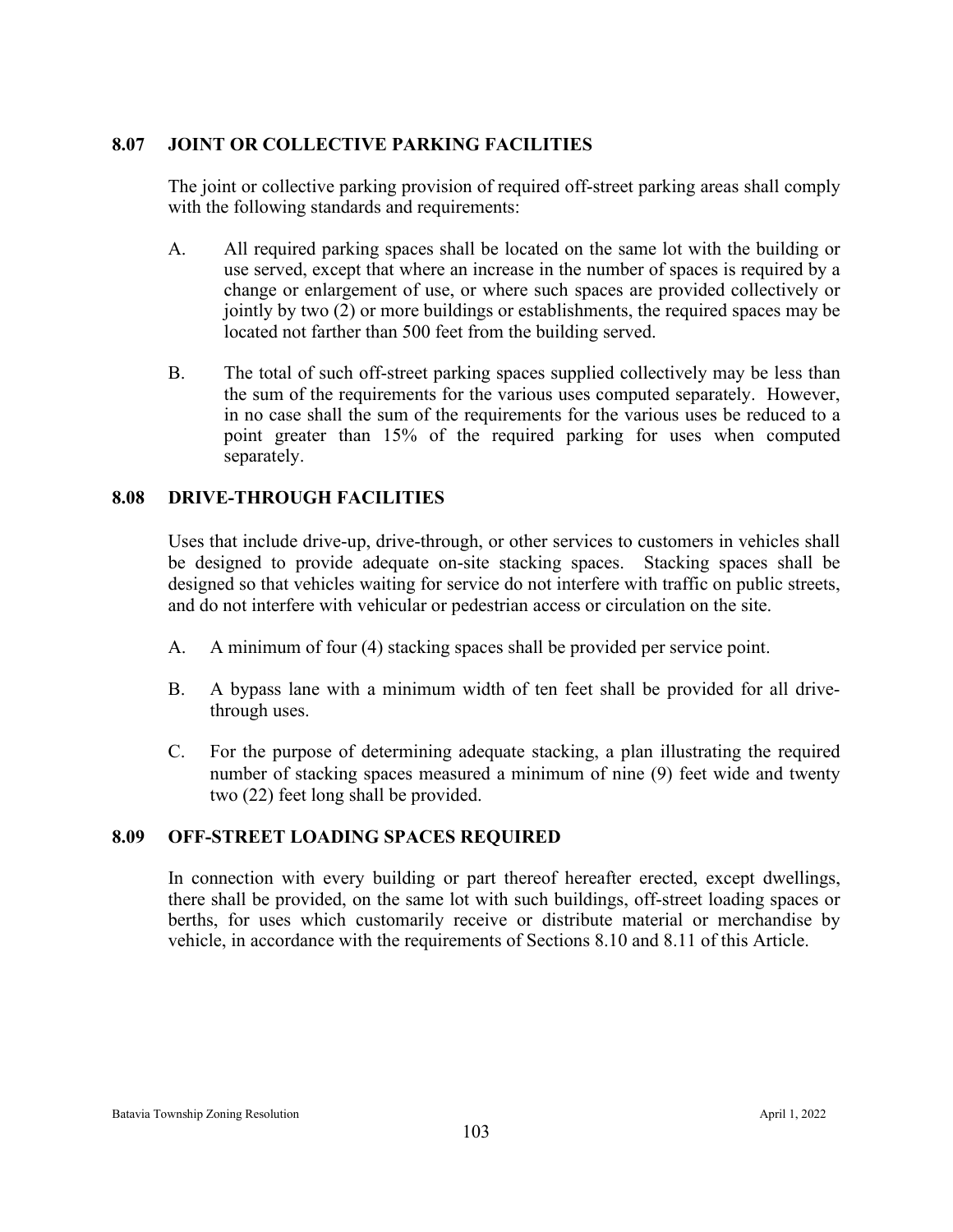# **8.10 OFF-STREET LOADING REQUIREMENTS**

Off-street loading requirements shall be as follows:

| <b>BUILDING AREA</b>                                               | MINIMUM NUMBER OF SPACES REQUIRED                                                                    |  |
|--------------------------------------------------------------------|------------------------------------------------------------------------------------------------------|--|
| Less than $1,000$ square feet                                      | None required                                                                                        |  |
| More than 1,000 square feet but less than<br>$10,000$ square feet  | One space                                                                                            |  |
| More than 10,000 square feet but less than<br>$40,000$ square feet | Two spaces                                                                                           |  |
| 40,000 square feet or more                                         | Three spaces, plus one space for each 30,000 square feet over<br>40,000 square feet of building area |  |

# **8.11 OFF-STREET LOADING DESIGN STANDARDS**

All off-street loading spaces shall be in accordance with the following standards and specifications:

#### A. Dimension

Each off-street loading space shall be at least ten (10) feet in width by twenty-five (25) feet in length having a vertical clearance of fifteen (15) feet or more, plus adequate area for ingress or egress.

#### B. Surfacing

All open loading spaces shall be graded and provided with a durable and dustless hard surface of asphalt, concrete, or other suitable materials capable of withstanding 1,000 pounds per square inch (psi).

C. Drainage

All loading spaces shall be provided with adequate drainage facilities as approved by the County Engineer.

D. Location

All required loading spaces shall be off-street and shall be located on the same lot as the specific use to be served. No loading space shall be located within a required front yard or rear yard when such yard is adjacent to a Residential District. If the facility is designed in a manner that provides for all loading and unloading to occur within the perimeters of the building, no outdoor loading spaces shall be required.

#### Batavia Township Zoning Resolution April 1, 2022